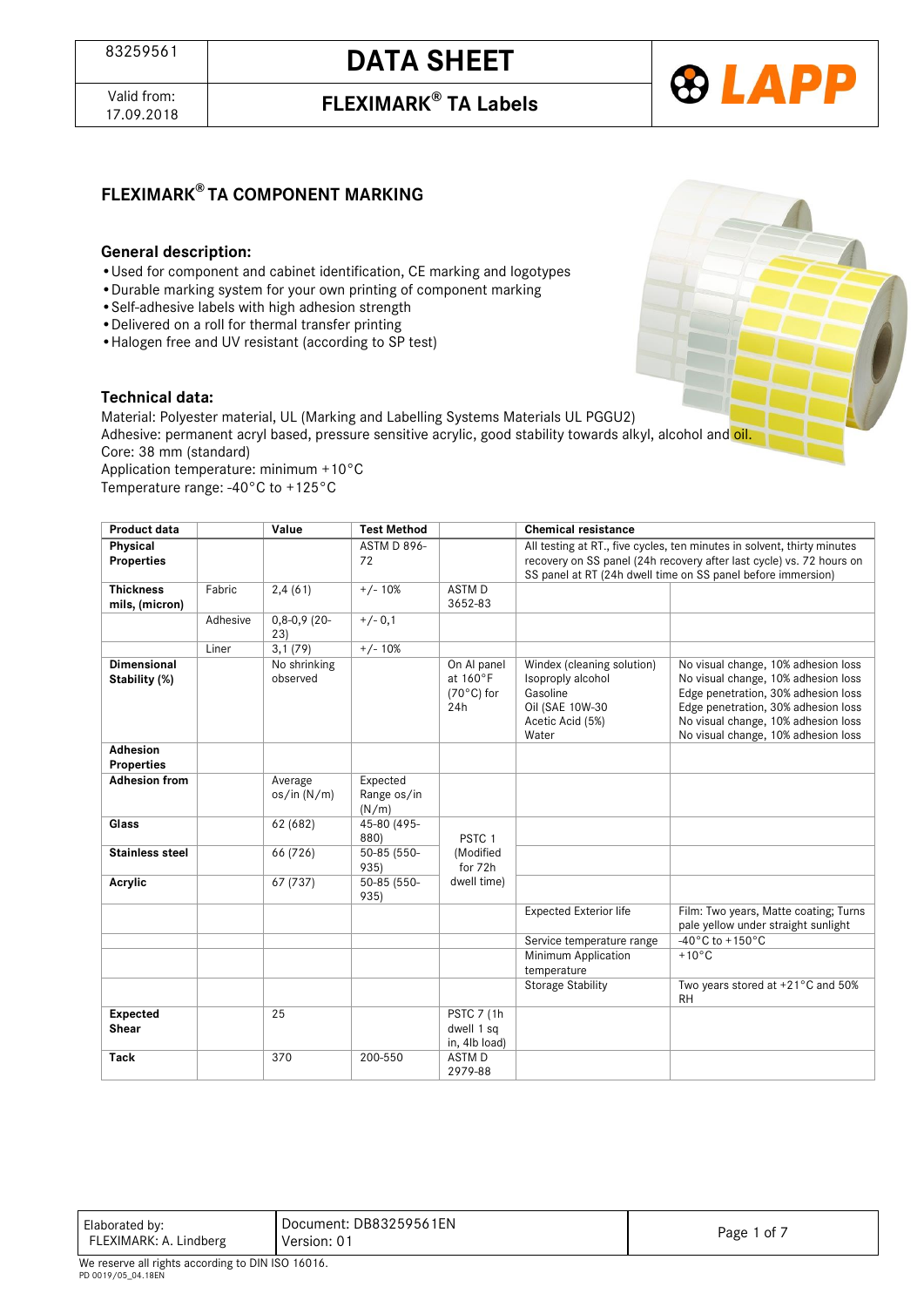Valid from:<br>17.09.2018

17.09.2018 **FLEXIMARK® TA Labels**



### **Delivery:**

Component labels FLEXIMARK® TA are delivered on roll for thermal transfer printing.

### **Other product data:**

ETIM Classification: EC001288 Country of origin: SE

### **Advantages:**

- 
- Print your own durable marking when you need it<br>• FLEXIMARK® TA offers durability and high adhesion strength
- •Different colours and sizes are available in the assortment
- •For smooth surfaces
- •UV-resistance
- •Text with long term durability thanks to thermal transfer printing
- •Thermal transfer printing method increases smudge, scratch resistance and resistance to oils and chemicals.

Labels are ideal for applications, such as industrial, electrical and telecom installations, product marking and barcodes marking where demand on durability is high.

### **Storage:**

Cool and dry in original packaging.

### **Related products:**

- •FLEXIMARK® TA is printed with CAB thermal transfer printers (available in our assortment)
- To make the printing process more efficient, the usage of FLEXIMARK® Software, label software for printing marking systems, is recommended (included when purchasing printer from Fleximark AB)
- •It is important to choose the right ribbon for the right marking.



| Elaborated by:<br>FLEXIMARK: A. Lindberg | Document: DB83259561EN<br>Version: 01 | Page 2 of 7 |
|------------------------------------------|---------------------------------------|-------------|
|------------------------------------------|---------------------------------------|-------------|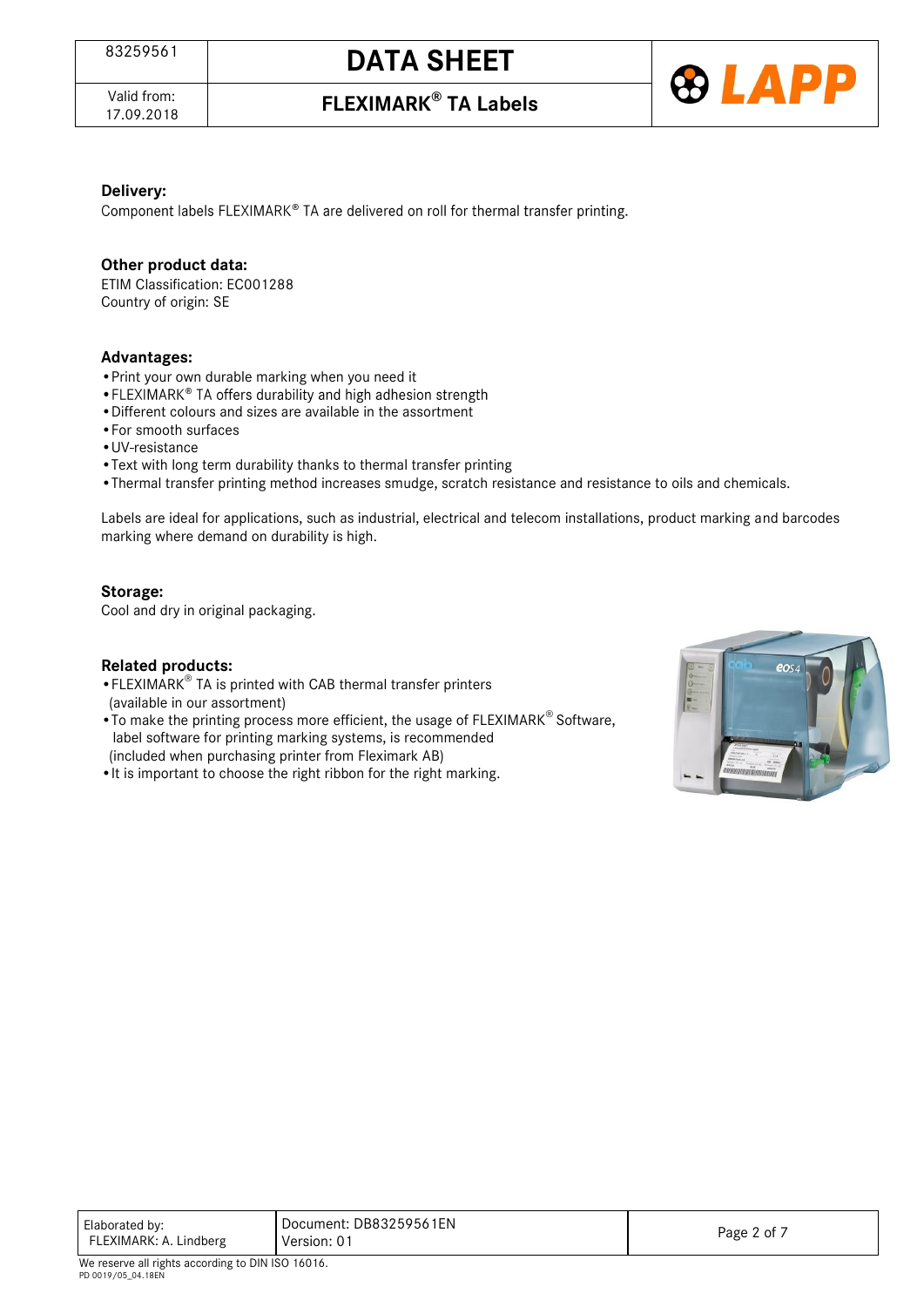Valid from:<br>17.09.2018

## 17.09.2018 **FLEXIMARK® TA Labels**



### **Product data:**

**White Glossy Labels:**



| Article  | <b>Article description</b>   | Size/Marker | Colour       | Labels       | Recommended       | Packaging   | PU             |
|----------|------------------------------|-------------|--------------|--------------|-------------------|-------------|----------------|
| no.      |                              | (mm)        |              | in a row     | <b>Ribbon</b>     | unit (unit) |                |
| 83259614 | Label TA 15-6 WH 3R GLO      | 15,0x6,0    | White/Glossy | 3            | 83259604/83259609 | 10000       | $\mathbf{1}$   |
| 83259626 | Label TA 18-6.5 WH 3R GLO    | 18,0x6,5    | White/Glossy | 3            | 83259609          | 10000       | $\mathbf{1}$   |
| 83259632 | Label TA 18-9 WH 3R GLO      | 18,0x9,0    | White/Glossy | 3            | 83259609          | 10000       | $\mathbf{1}$   |
| 83259638 | Label TA 20-8 WH 3R GLO      | 20,0x8,0    | White/Glossy | 3            | 83259609          | 10000       | $\mathbf{1}$   |
| 83259648 | Label TA 25.4-12.7 WH 1R GLO | 25,4x12,7   | White/Glossy | $\mathbf{1}$ | 83259604/83259609 | 2000        | $\mathbf{1}$   |
| 83259649 | Label TA 25.4-12.7 WH 3R GLO | 25,4x12,7   | White/Glossy | 3            | 83259609          | 10000       | $\mathbf{1}$   |
| 83259660 | Label TA 26-10 WH 1R GLO     | 26,0x10,0   | White/Glossy | $\mathbf{1}$ | 83259604/83259609 | 2000        | $\mathbf{1}$   |
| 83259661 | Label TA 26-10 WH 3R GLO     | 26,0x10,0   | White/Glossy | 3            | 83259609          | 10000       | $\mathbf{1}$   |
| 83259668 | Label TA 26.5-17.5 WH 3R GLO | 26,5x17,5   | White/Glossy | 3            | 83259609          | 5000        | $\mathbf{1}$   |
| 83259678 | Label TA 30-20 WH 1R GLO     | 30,0x20,0   | White/Glossy | 1            | 83259604/83259609 | 2000        | $\mathbf{1}$   |
| 83259679 | Label TA 30-20 WH 3R GLO     | 30,0x20,0   | White/Glossy | 3            | 83259609          | 6000        | $\mathbf{1}$   |
| 83259690 | Label TA 32-9.5 WH 1R GLO    | 32,0x9,5    | White/Glossy | $\mathbf{1}$ | 83259604/83259609 | 2000        | $\mathbf{1}$   |
| 83259691 | Label TA 32-9.5 WH 3R GLO    | 32,0x9,5    | White/Glossy | 3            | 83259604/83259609 | 10000       | $\mathbf{1}$   |
| 83259576 | Label TA 38-13 WH 1R GLO     | 38,0x13,0   | White/Glossy | $\mathbf{1}$ | 83259604/83259609 | 5000        | $\mathbf{1}$   |
| 83259698 | Label TA 38-19 WH 1R GLO     | 38,0x19,0   | White/Glossy | $\mathbf{1}$ | 83259604/83259609 | 2000        | $\overline{1}$ |
| 83259704 | Label TA 45-23 WH 1R GLO     | 45,0x23,0   | White/Glossy | $\mathbf{1}$ | 83259604/83259609 | 2000        | $\mathbf{1}$   |
| 83259710 | Label TA 47-28 WH 1R GLO     | 47,0x28,0   | White/Glossy | $\mathbf{1}$ | 83259604/83259609 | 1500        | $\mathbf{1}$   |
| 83259716 | Label TA 50-23 WH 1R GLO     | 50,0x23,0   | White/Glossy | $\mathbf{1}$ | 83259604/83259609 | 2000        | $\mathbf{1}$   |
| 83259722 | Label TA 60-36 WH 1R GLO     | 60,0x36,0   | White/Glossy | 1            | 83259609          | 1000        | $\mathbf{1}$   |
| 83259728 | Label TA 65-35 WH 1R GLO     | 65,0x35,0   | White/Glossy | $\mathbf{1}$ | 83259609          | 1000        | $\mathbf{1}$   |
| 83259734 | Label TA 65-53 WH 1R GLO     | 65,0x53,0   | White/Glossy | 1            | 83259609          | 750         | $\mathbf{1}$   |
| 83259740 | Label TA 70-48 WH 1R GLO     | 70,0x48,0   | White/Glossy | $\mathbf{1}$ | 83259609          | 1000        | $\mathbf{1}$   |
| 83259752 | Label TA 89-82 WH 1R GLO     | 89,0x82,0   | White/Glossy | $\mathbf{1}$ | 83259609          | 500         | $\mathbf{1}$   |
| 83259759 | Label TA 101.6-23 WH 1R GLO  | 101,6x23,0  | White/Glossy | $\mathbf{1}$ | 83259609          | 2000        | $\mathbf{1}$   |
| 83259767 | Label TA 101.6-36 WH 1R GLO  | 101,6x36,0  | White/Glossy | $\mathbf{1}$ | 83259609          | 1000        | $\mathbf{1}$   |
| 83259773 | Label TA 101.6-48 WH 1R GLO  | 101,6x48,0  | White/Glossy | $\mathbf{1}$ | 83259609          | 1000        | $\mathbf{1}$   |
| 83259779 | Label TA 101.6-74 WH 1R GLO  | 101,6x74,0  | White/Glossy | $\mathbf{1}$ | 83259609          | 500         | $\mathbf{1}$   |

| Elaborated by:<br>FLEXIMARK: A. Lindberg | Document: DB83259561EN<br>Version: 01 | Page 3 of 7 |  |  |  |
|------------------------------------------|---------------------------------------|-------------|--|--|--|
| .<br>.                                   |                                       |             |  |  |  |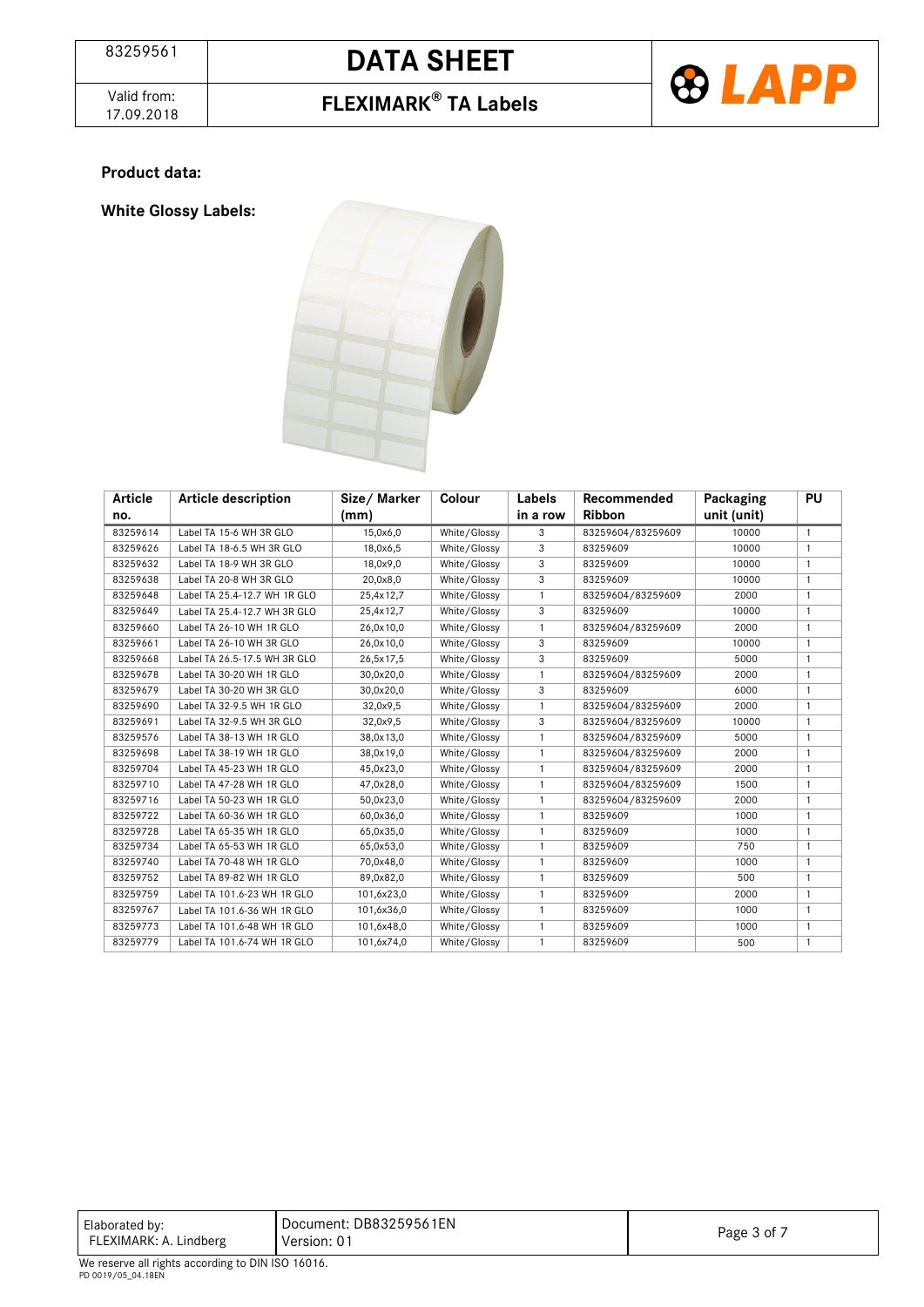Valid from:<br>17.09.2018





**Silver Glossy Labels:**



| Article  | Article description          | Size/Marker | Colour        | Labels in    | Recommended       | Packaging unit | <b>PU</b>    |
|----------|------------------------------|-------------|---------------|--------------|-------------------|----------------|--------------|
| no.      |                              | (mm)        |               | a row        | <b>Ribbon</b>     | (unit)         |              |
| 83259613 | Label TA 15-6 SR 3R GLO      | 15,0x6,0    | Silver/Glossy | 3            | 83259604/83259609 | 10000          | $\mathbf{1}$ |
| 83259625 | Label TA 18-6.5 SR 3R GLO    | 18,0x6,5    | Silver/Glossy | 3            | 83259609          | 10000          | $\mathbf{1}$ |
| 83259631 | Label TA 18-9 SR 3R GLO      | 18,0x9,0    | Silver/Glossy | 3            | 83259609          | 10000          | $\mathbf{1}$ |
| 83259637 | Label TA 20-8 SR 3R GLO      | 20,0x8,0    | Silver/Glossy | 3            | 83259609          | 10000          | $\mathbf{1}$ |
| 83259646 | Label TA 25.4-12.7 SR 1R GLO | 25,4x12,7   | Silver/Glossy | $\mathbf{1}$ | 83259604/83259609 | 2000           | $\mathbf{1}$ |
| 83259647 | Label TA 25.4-12.7 SR 3R GLO | 25,4x12,7   | Silver/Glossy | 3            | 83259609          | 10000          | $\mathbf{1}$ |
| 83259658 | Label TA 26-10 SR 1R GLO     | 26,0x10,0   | Silver/Glossy | $\mathbf{1}$ | 83259604/83259609 | 2000           | $\mathbf{1}$ |
| 83259659 | Label TA 26-10 SR 3R GLO     | 26,0x10,0   | Silver/Glossy | 3            | 83259609          | 10000          | $\mathbf{1}$ |
| 83259667 | Label TA 26.5-17.5 SR 3R GLO | 26,5x17,5   | Silver/Glossy | 3            | 83259609          | 5000           | $\mathbf{1}$ |
| 83259676 | Label TA 30-20 SR 1R GLO     | 30,0x20,0   | Silver/Glossy | $\mathbf{1}$ | 83259604/83259609 | 2000           | $\mathbf{1}$ |
| 83259677 | Label TA 30-20 SR 3R GLO     | 30,0x20,0   | Silver/Glossy | 3            | 83259609          | 6000           | $\mathbf{1}$ |
| 83259688 | Label TA 32-9.5 SR 1R GLO    | 32,0x9,5    | Silver/Glossy | $\mathbf{1}$ | 83259604/83259609 | 2000           | $\mathbf{1}$ |
| 83259689 | Label TA 32-9.5 SR 3R GLO    | 32,0x9,5    | Silver/Glossy | 3            | 83259609          | 10000          | $\mathbf{1}$ |
| 83259578 | Label TA 38-13 SR 1R GLO     | 38,0x13,0   | Silver/Glossy | $\mathbf{1}$ | 83259604/83259609 | 5000           | $\mathbf{1}$ |
| 83259697 | Label TA 38-19 SR 1R GLO     | 38,0x19,0   | Silver/Glossy | $\mathbf{1}$ | 83259604/83259609 | 2000           | $\mathbf{1}$ |
| 83259703 | Label TA 45-23 SR 1R GLO     | 45,0x23,0   | Silver/Glossy | $\mathbf{1}$ | 83259604/83259609 | 2000           | $\mathbf{1}$ |
| 83259709 | Label TA 47-28 SR 1R GLO     | 47,0x28,0   | Silver/Glossy | $\mathbf{1}$ | 83259604/83259609 | 1500           | $\mathbf{1}$ |
| 83259715 | Label TA 50-23 SR 1R GLO     | 50,0x23,0   | Silver/Glossy | $\mathbf{1}$ | 83259604/83259609 | 2000           | $\mathbf{1}$ |
| 83259721 | Label TA 60-36 SR 1R GLO     | 60,0x36,0   | Silver/Glossy | $\mathbf{1}$ | 83259609          | 1000           | $\mathbf{1}$ |
| 83259727 | Label TA 65-35 SR 1R GLO     | 65,0x35,0   | Silver/Glossy | $\mathbf{1}$ | 83259609          | 1000           | $\mathbf{1}$ |
| 83259733 | Label TA 65-53 SR 1R GLO     | 65,0x53,0   | Silver/Glossy | $\mathbf{1}$ | 83259609          | 750            | $\mathbf{1}$ |
| 83259739 | Label TA 70-48 SR 1R GLO     | 70,0x48,0   | Silver/Glossy | $\mathbf{1}$ | 83259609          | 1000           | $\mathbf{1}$ |
| 83259751 | Label TA 89-82 SR 1R GLO     | 89,0x82,0   | Silver/Glossy | $\mathbf{1}$ | 83259609          | 500            | $\mathbf{1}$ |
| 83259758 | Label TA 101.6-23 SR 1R GLO  | 101,6x23,0  | Silver/Glossy | 1            | 83259609          | 2000           | $\mathbf{1}$ |
| 83259766 | Label TA 101.6-36 SR 1R GLO  | 101,6x36,0  | Silver/Glossy | $\mathbf{1}$ | 83259609          | 1000           | $\mathbf{1}$ |
| 83259772 | Label TA 101.6-48 SR 1R GLO  | 101,6x48,0  | Silver/Glossy | $\mathbf{1}$ | 83259609          | 1000           | $\mathbf{1}$ |
| 83259778 | Label TA 101.6-74 SR 1R GLO  | 101,6x74,0  | Silver/Glossy | 1            | 83259609          | 500            | $\mathbf{1}$ |

| Elaborated by:            | Document: DB83259561EN | . 4 of |  |  |  |
|---------------------------|------------------------|--------|--|--|--|
| FLEXIMARK: A. Lindberg    | Version: 0             | Page   |  |  |  |
| _ _ _ _ _ _ _ _<br>.<br>. |                        |        |  |  |  |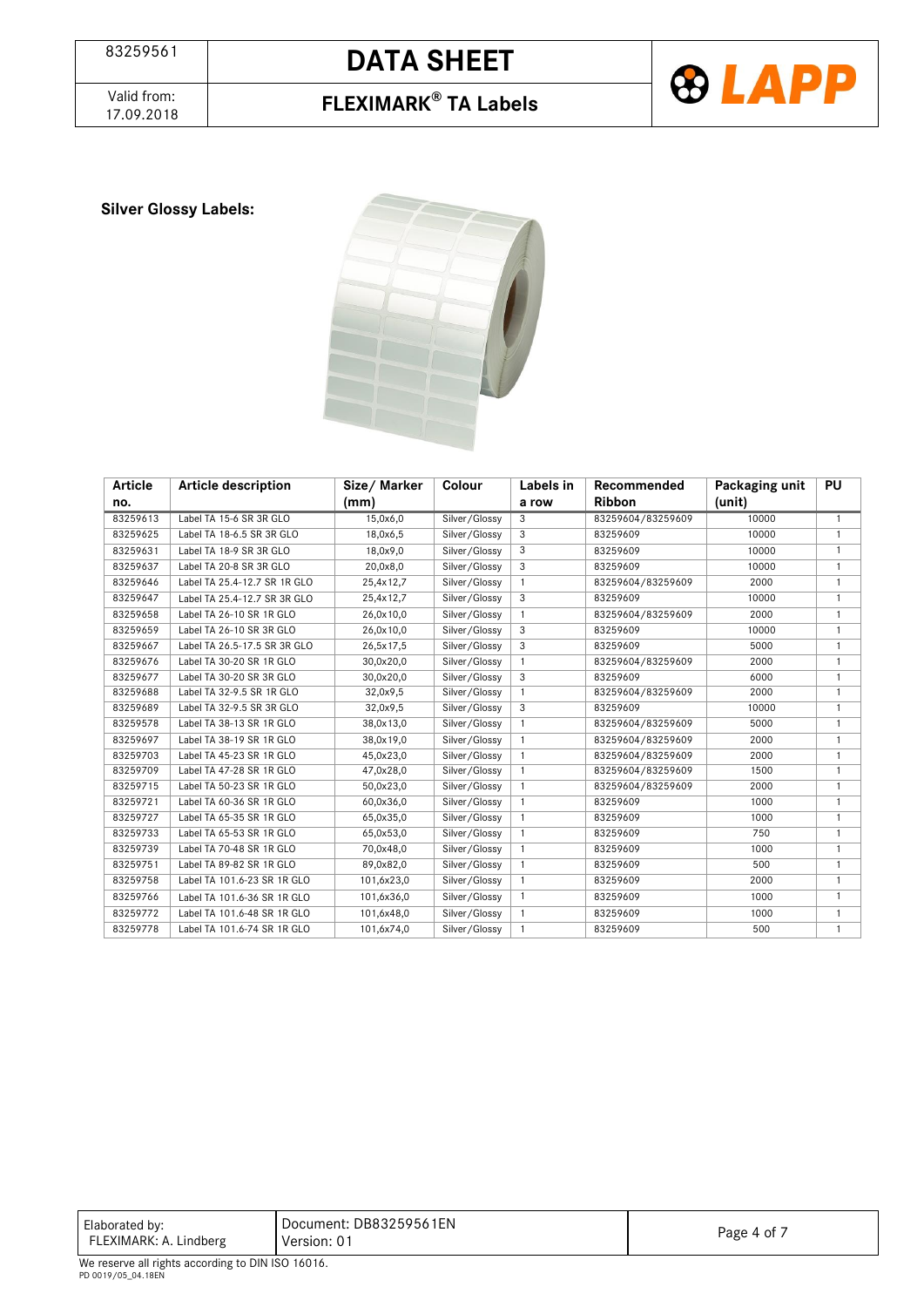

### 17.09.2018 **FLEXIMARK® TA Labels**



### **White Dull Labels:**



| Article  | <b>Article description</b> | Size/Marker | Colour     | Labels       | Recommended       | Packaging unit | <b>PU</b>    |
|----------|----------------------------|-------------|------------|--------------|-------------------|----------------|--------------|
| no.      |                            | (mm)        |            | in a row     | <b>Ribbon</b>     | (unit)         |              |
| 83259581 | Label TA 7-8 WH 3R         | 7,0x8,0     | White/Dull | 3            | 83259604/83259609 | 10000          | $\mathbf{1}$ |
| 83259610 | Label TA 15-6 WH 3R        | 15,0x6,0    | White/Dull | 3            | 83259604/83259609 | 10000          | $\mathbf{1}$ |
| 83259623 | Label TA 18-6.5 WH 3R      | 18,0x6,5    | White/Dull | 3            | 83259609          | 10000          | $\mathbf{1}$ |
| 83259629 | Label TA 18-9 WH 3R        | 18,0x9,0    | White/Dull | 3            | 83259609          | 10000          | $\mathbf{1}$ |
| 83259635 | Label TA 20-8 WH 3R        | 20,0x8,0    | White/Dull | 3            | 83259609          | 10000          | $\mathbf{1}$ |
| 83259570 | Label TA 22-9 WH 1R        | 22,0x9,0    | White/Dull | $\mathbf{1}$ | 83259604/83259609 | 2000           | $\mathbf{1}$ |
| 83259642 | Label TA 25.4-12.7 WH 1R   | 25,4x12,7   | White/Dull | 1            | 83259604/83259609 | 2000           | $\mathbf{1}$ |
| 83259643 | Label TA 25.4-12.7 WH 3R   | 25,4x12,7   | White/Dull | 3            | 83259609          | 10000          | $\mathbf{1}$ |
| 83259654 | Label TA 26-10 WH 1R       | 26,0x10,0   | White/Dull | $\mathbf{1}$ | 83259604/83259609 | 2000           | $\mathbf{1}$ |
| 83259655 | Label TA 26-10 WH 3R       | 26,0x10,0   | White/Dull | 3            | 83259609          | 10000          | $\mathbf{1}$ |
| 83259665 | Label TA 26.5-17.5 WH 3R   | 26,5x17,5   | White/Dull | 3            | 83259609          | 5000           | $\mathbf{1}$ |
| 83259672 | Label TA 30-20 WH 1R       | 30,0x20,0   | White/Dull | $\mathbf{1}$ | 83259604/83259609 | 2000           | $\mathbf{1}$ |
| 83259673 | Label TA 30-20 WH 3R       | 30,0x20,0   | White/Dull | 3            | 83259609          | 6000           | $\mathbf{1}$ |
| 83259684 | Label TA 32-9.5 WH 1R      | 32,0x9,5    | White/Dull | $\mathbf{1}$ | 83259604/83259609 | 2000           | $\mathbf{1}$ |
| 83259685 | Label TA 32-9.5 WH 3R      | 32,0x9,5    | White/Dull | 3            | 83259609          | 10000          | $\mathbf{1}$ |
| 83259590 | Label TA 35-6 WH 1R 76mm   | 35,0x6,0    | White/Dull | $\mathbf{1}$ | 83259604/83259609 | 2000           | $\mathbf{1}$ |
| 83259593 | Label TA 37-9 WH 1R        | 37,0x9,0    | White/Dull | $\mathbf{1}$ | 83259609/83259604 | 2000           | $\mathbf{1}$ |
| 83259573 | Label TA 38-13 WH 1R       | 38,0x13,0   | White/Dull | $\mathbf{1}$ | 83259604/83259609 | 5000           | 1            |
| 83259695 | Label TA 38-19 WH 1R       | 38,0x19,0   | White/Dull | $\mathbf{1}$ | 83259604/83259609 | 2000           | 1            |
| 83259701 | Label TA 45-23 WH 1R       | 45,0x23,0   | White/Dull | $\mathbf{1}$ | 83259604/83259609 | 2000           | $\mathbf{1}$ |
| 83259707 | Label TA 47-28 WH 1R       | 47,0x28,0   | White/Dull | $\mathbf{1}$ | 83259604/83259609 | 1500           | $\mathbf{1}$ |
| 83259713 | Label TA 50-23 WH 1R       | 50,0x23,0   | White/Dull | $\mathbf{1}$ | 83259604/83259609 | 2000           | $\mathbf{1}$ |
| 83259719 | Label TA 60-36 WH 1R       | 60,0x36,0   | White/Dull | $\mathbf{1}$ | 83259609          | 1000           | $\mathbf{1}$ |
| 83259725 | Label TA 65-35 WH 1R       | 65,0x36,0   | White/Dull | $\mathbf{1}$ | 83259609          | 1000           | $\mathbf{1}$ |
| 83259731 | Label TA 65-53 WH 1R       | 65,0x53,0   | White/Dull | $\mathbf{1}$ | 83259609          | 750            | $\mathbf{1}$ |
| 83259737 | Label TA 70-48 WH 1R       | 70,0x48,0   | White/Dull | $\mathbf{1}$ | 83259609          | 1000           | $\mathbf{1}$ |
| 83259782 | Label TA 75-28 WH 1R       | 75,0x28,0   | White/Dull | $\mathbf{1}$ | 83259609          | 2000           | $\mathbf{1}$ |
| 83259743 | Label TA 76.2-22.9 WH 1R   | 76,2x22,9   | White/Dull | $\mathbf{1}$ | 83259609          | 2000           | $\mathbf{1}$ |
| 83259749 | Label TA 89-82 WH 1R       | 89,0x82,0   | White/Dull | $\mathbf{1}$ | 83259609          | 500            | $\mathbf{1}$ |
| 83259756 | Label TA 101.6-23 WH 1R    | 101,6x23,0  | White/Dull | $\mathbf{1}$ | 83259609          | 2000           | $\mathbf{1}$ |
| 83259764 | Label TA 101.6-36 WH 1R    | 101,6x36,0  | White/Dull | 1            | 83259609          | 1000           | $\mathbf{1}$ |
| 83259770 | Label TA 101.6-48 WH 1R    | 101,6x48,0  | White/Dull | $\mathbf{1}$ | 83259609          | 1000           | $\mathbf{1}$ |
| 83259776 | Label TA 101.6-74 WH 1R    | 101,6x74,0  | White/Dull | $\mathbf{1}$ | 83259609          | 500            | $\mathbf{1}$ |

| Elaborated by:<br>FLEXIMARK: A. Lindberg              | Document: DB83259561EN<br>Version: 01 | Page 5 of 7 |  |  |
|-------------------------------------------------------|---------------------------------------|-------------|--|--|
| $M_{\odot}$ assume all able secondicate DIN ICO 14014 |                                       |             |  |  |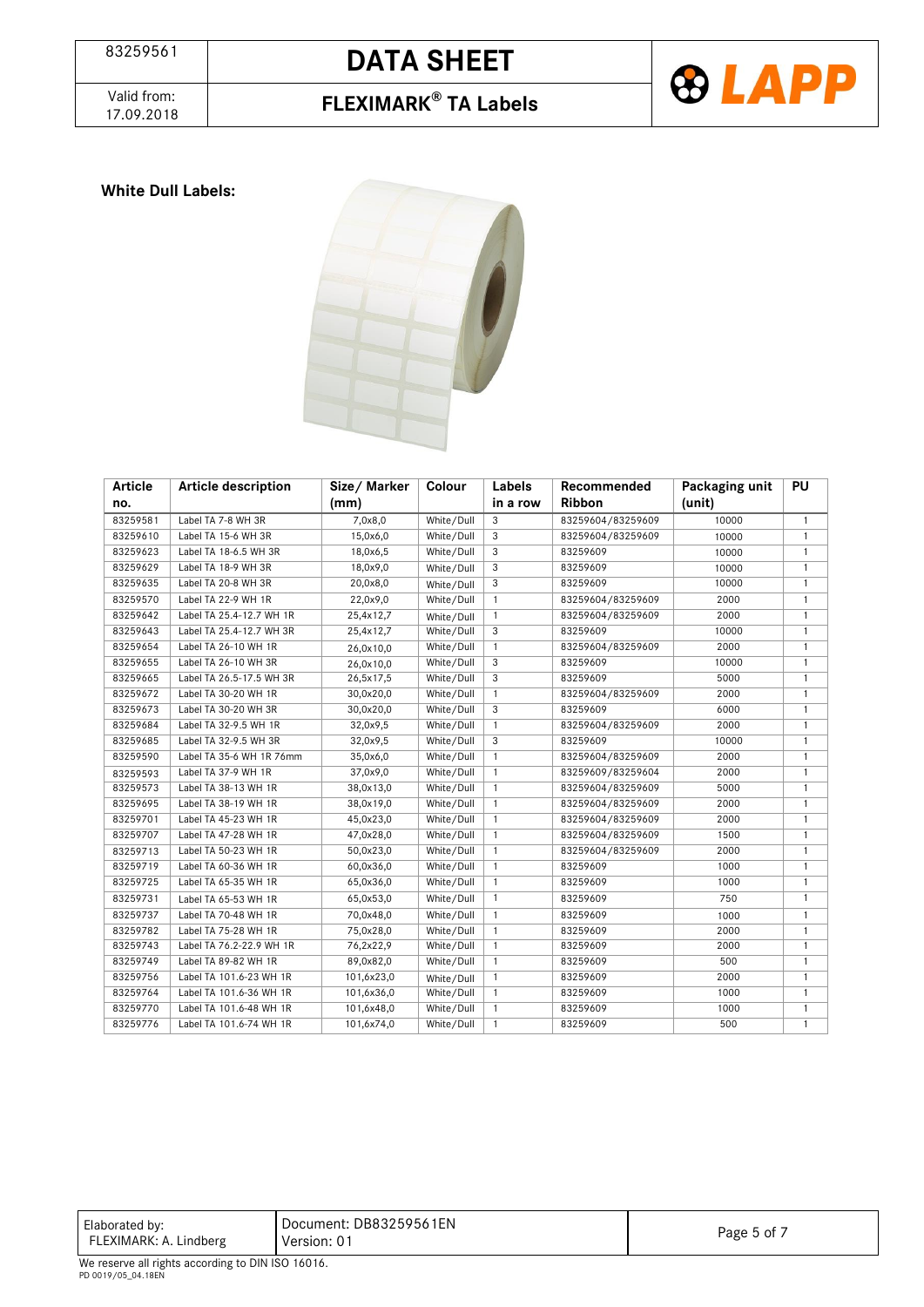Valid from:<br>17.09.2018

## 17.09.2018 **FLEXIMARK® TA Labels**



### **Silver Dull Labels:**



| <b>Article</b> | <b>Article description</b> | Size/Marker | Colour      | Labels in    | Recommended       | Packaging unit | <b>PU</b>    |
|----------------|----------------------------|-------------|-------------|--------------|-------------------|----------------|--------------|
| no.            |                            | (mm)        |             | a row        | <b>Ribbon</b>     | (unit)         |              |
| 83259583       | Label TA 7-8 SR 3R         | 7,0x8,0     | Silver/Dull | 3            | 83259604/83259609 | 10000          | $\mathbf{1}$ |
| 83259612       | Label TA 15-6 SR 3R        | 15,0x6,0    | Silver/Dull | 3            | 83259604/83259609 | 10000          | $\mathbf{1}$ |
| 83259624       | Label TA 18-6.5 SR 3R      | 18,0x6,5    | Silver/Dull | 3            | 83259609          | 10000          | $\mathbf{1}$ |
| 83259630       | Label TA 18-9 SR 3R        | 18,0x9,0    | Silver/Dull | 3            | 83259609          | 10000          | $\mathbf{1}$ |
| 83259636       | Label TA 20-8 SR 3R        | 20,0x8,0    | Silver/Dull | 3            | 83259609          | 10000          | $\mathbf{1}$ |
| 83259572       | Label TA 22-9 SR 1R        | 22,0x9,0    | Silver/Dull | $\mathbf{1}$ | 83259604/83259609 | 2000           | $\mathbf{1}$ |
| 83259644       | Label TA 25.4-12.7 SR 1R   | 25,4x12,7   | Silver/Dull | $\mathbf{1}$ | 83259604/83259609 | 2000           | $\mathbf{1}$ |
| 83259645       | Label TA 25.4-12.7 SR 3R   | 25,4x12,7   | Silver/Dull | 3            | 83259609          | 10000          | $\mathbf{1}$ |
| 83259656       | Label TA 26-10 SR 1R       | 26,0x10,0   | Silver/Dull | $\mathbf{1}$ | 83259604/83259609 | 2000           | $\mathbf{1}$ |
| 83259657       | Label TA 26-10 SR 3R       | 26,0x10,0   | Silver/Dull | 3            | 83259609          | 10000          | $\mathbf{1}$ |
| 83259666       | Label TA 26.5-17.5 SR 3R   | 26,5x17,5   | Silver/Dull | 3            | 83259609          | 5000           | $\mathbf{1}$ |
| 83259674       | Label TA 30-20 SR 1R       | 30,0x20,0   | Silver/Dull | $\mathbf{1}$ | 83259604/83259609 | 2000           | $\mathbf{1}$ |
| 83259675       | Label TA 30-20 SR 3R       | 30,0x20,0   | Silver/Dull | 3            | 83259609          | 6000           | $\mathbf{1}$ |
| 83259686       | Label TA 32-9.5 SR 1R      | 32,0x9,5    | Silver/Dull | $\mathbf{1}$ | 83259604/83259609 | 2000           | $\mathbf{1}$ |
| 83259687       | Label TA 32-9.5 SR 3R      | 32,0x9,5    | Silver/Dull | 3            | 83259609          | 10000          | $\mathbf{1}$ |
| 83259592       | Label TA 35-6 SR 1R 76mm   | 35,0x6,0    | Silver/Dull | $\mathbf{1}$ | 83259609          | 2000           | $\mathbf{1}$ |
| 83259595       | Label TA 37-9 SR 1R        | 37,0x9,0    | Silver/Dull | $\mathbf{1}$ | 83259604/83259609 | 2000           | $\mathbf{1}$ |
| 83259575       | Label TA 38-13 SR 1R       | 38,0x13,0   | Silver/Dull | $\mathbf{1}$ | 83259604/83259609 | 5000           | $\mathbf{1}$ |
| 83259696       | Label TA 38-19 SR 1R       | 38,0x19,0   | Silver/Dull | $\mathbf{1}$ | 83259604/83259609 | 2000           | $\mathbf{1}$ |
| 83259702       | Label TA 45-23 SR 1R       | 45,0x23,0   | Silver/Dull | $\mathbf{1}$ | 83259604/83259609 | 2000           | $\mathbf{1}$ |
| 83259708       | Label TA 47-28 SR 1R       | 47,0x28,0   | Silver/Dull | $\mathbf{1}$ | 83259604/83259609 | 1500           | $\mathbf{1}$ |
| 83259714       | Label TA 50-23 SR 1R       | 50,0x23,0   | Silver/Dull | $\mathbf{1}$ | 83259604/83259609 | 2000           | $\mathbf{1}$ |
| 83259788       | Label TA 50-32 SR 1R       | 50,0x32,0   | Silver/Dull | $\mathbf{1}$ | 83259604/83259609 | 2000           | $\mathbf{1}$ |
| 83259720       | Label TA 60-36 SR 1R       | 60,0x36,0   | Silver/Dull | $\mathbf{1}$ | 83259609          | 1000           | $\mathbf{1}$ |
| 83259726       | Label TA 65-35 SR 1R       | 65,0x36,0   | Silver/Dull | $\mathbf{1}$ | 83259609          | 1000           | $\mathbf{1}$ |
| 83259732       | Label TA 65-53 SR 1R       | 65,0x53,0   | Silver/Dull | $\mathbf{1}$ | 83259609          | 750            | $\mathbf{1}$ |
| 83259738       | Label TA 70-48 SR 1R       | 70,0x48,0   | Silver/Dull | $\mathbf{1}$ | 83259609          | 1000           | $\mathbf{1}$ |
| 83259784       | Label TA 75-28 YE 1R       | 75,0x28,0   | Silver/Dull | $\mathbf{1}$ | 83259609          | 2000           | $\mathbf{1}$ |
| 83259744       | Label TA 76.2-22.9 SR 1R   | 76,2x22,9   | Silver/Dull | $\mathbf{1}$ | 83259609          | 2000           | $\mathbf{1}$ |
| 83259750       | Label TA 89-82 SR 1R       | 89,0x82,0   | Silver/Dull | $\mathbf{1}$ | 83259609          | 500            | $\mathbf{1}$ |
| 83259562       | Label TA 100-30 SR 1R      | 100,0x30,0  | Silver/Dull | $\mathbf{1}$ | 83259609          | 1000           | $\mathbf{1}$ |
| 83259757       | Label TA 101.6-23 SR 1R    | 101,6x23,0  | Silver/Dull | $\mathbf{1}$ | 83259609          | 2000           | $\mathbf{1}$ |
| 83259765       | Label TA 101.6-36 SR 1R    | 101,6x36,0  | Silver/Dull | $\mathbf{1}$ | 83259609          | 1000           | $\mathbf{1}$ |
| 83259771       | Label TA 101.6-48 SR 1R    | 101,6x48,0  | Silver/Dull | $\mathbf{1}$ | 83259609          | 1000           | $\mathbf{1}$ |
| 83259777       | Label TA 101.6-74 SR 1R    | 101,6x74,0  | Silver/Dull | $\mathbf{1}$ | 83259609          | 500            | $\mathbf{1}$ |

| Elaborated by:<br>FLEXIMARK: A. Lindberg | Document: DB83259561EN<br>Version: 01 | Page 6 of |
|------------------------------------------|---------------------------------------|-----------|
| .                                        |                                       |           |